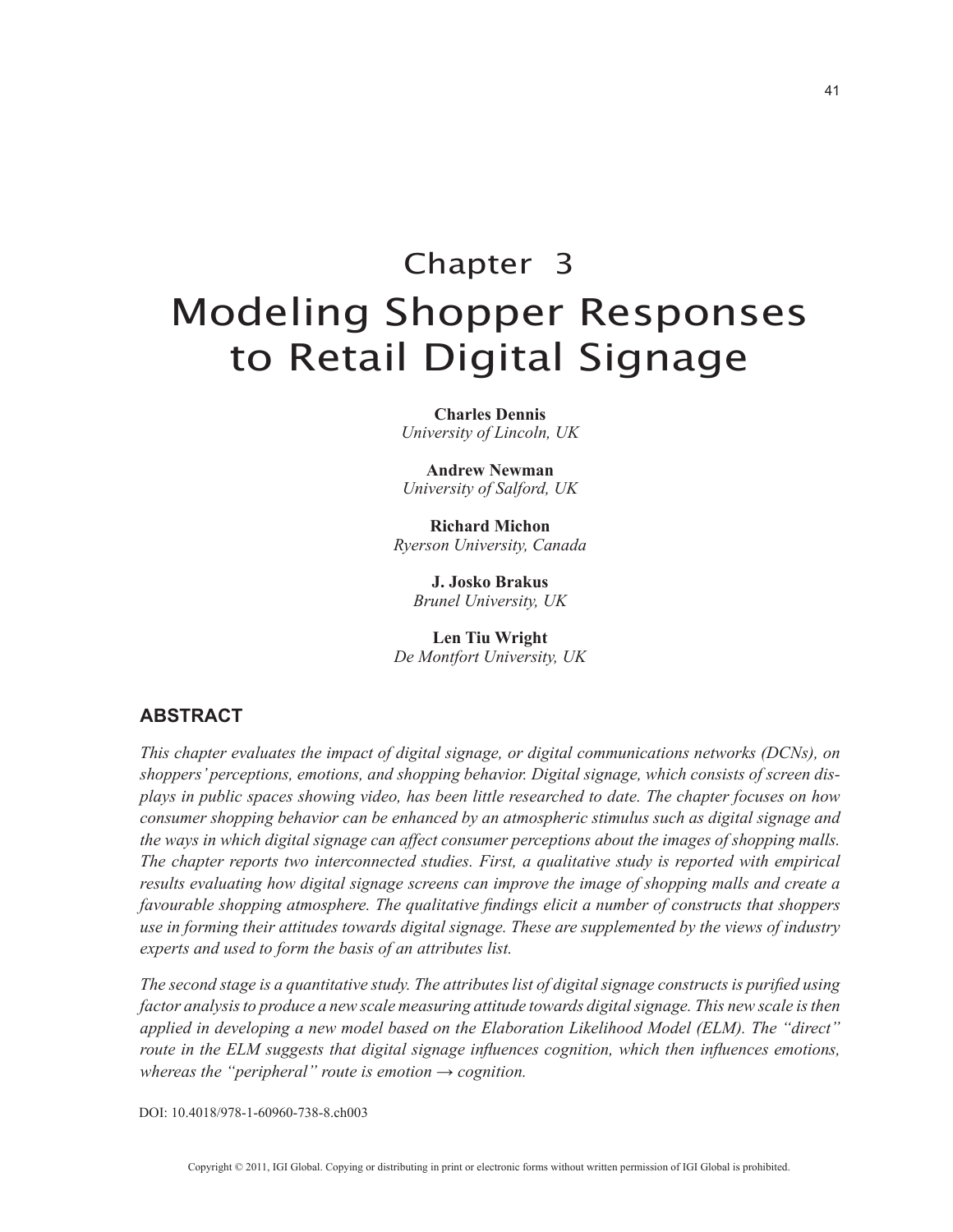*We predict that these operate in parallel and report a survey of mall consumers (n = 315). Digital signage has a significant, positive, total effect on approach behaviors, mediated by positive affect and (arguably) perception of mall environment. Results extend the Limited Capacity Model of Mediated Message Processing (LCM) from television to digital signage, which predicts the effectiveness of vivid moving visual images as atmospheric stimuli.*

*In addition to the obvious application to retailers in improving business-to-consumer appeal to shoppers the findings are of use to suppliers of digital signage in business-to-business marketing of their systems to retailers.*

## **INTRODUCTION**

This chapter evaluates the impact of digital signage, or digital communications networks (DCNs), on shoppers' perceptions of the retail environment, positive affect, and approach behavior in a shopping mall context. Digital signage consists of 'screen displays located in public spaces showing video material (or private TV channels)' (Clarke, 2003). TV screens have been used in retail environments for some time but since the advent of digital control and flat screens, the use of networks of screens has made digital signage available as an effective, easily controlled communication medium. Referring to digital billboards, i.e. outdoor, the Outdoor Advertising Association of America describes them as: ' … updated electronically through a variety of methods. Some are networked together, most are operated remotely, and all of them can be updated quickly, sometimes with just the click of a mouse. This ability gives digital [signage] flexibility and nimbleness. This nimbleness gives local businesses a unique and powerful way to reach a large number of geographically targeted consumers very quickly' (OAAA, 2009).

Digital signage content may include, for example, advertisements, community information, entertainment and news. According to POPAI (Point of Purchase Association International), more than 70 percent of purchase decisions are made in store at the point of purchase (Jugger, 1999). Such screen networks go by many names but we use the terminology 'digital signage' here as being most commonly used internationally. Similarly, we use 'shopping mall' (or simply 'mall') as the term becoming more accepted internationally for what has, particularly in Europe, previously been referred to as a 'shopping centre' (or 'shopping center'), i.e. a 'planned retail development … managed and marketed as a unit' with a 'pedestrian precinct covered from the weather' (Dennis, 2005, adapting from Guy, 1994 and citing Reynolds, 1993).

Digital signage aims to talk to shoppers while they are captive and in the mood to buy. Retailers in countries including the US (Albertson's, Target, Kroger), the UK (Tesco, Asda, Sainsbury) and China (Carrefour) have launched digital signage networks. In addition to pushing merchandise, digital signage also generates hefty advertising revenues. Brand manufacturers pay anywhere from to \$60,000 to \$293,000 for a four-week campaign on Wal-Mart's TV network connecting more than 2,500 stores (The Economist, 2006). Although research figures are sparse, industry insiders estimate that digital signage is currently worth around \$2billion in the US (Computerworld. com 2008).

Digital signage might be considered as contributing to retail atmospherics. Leo J. Shapiro & Associates, the firm that conducts store atmospherics surveys for *Chain Store Age* (Wilson, 2005) categorizes in-store TV among interactive atmospheric elements helping retailers building a competitive advantage. Research indicates